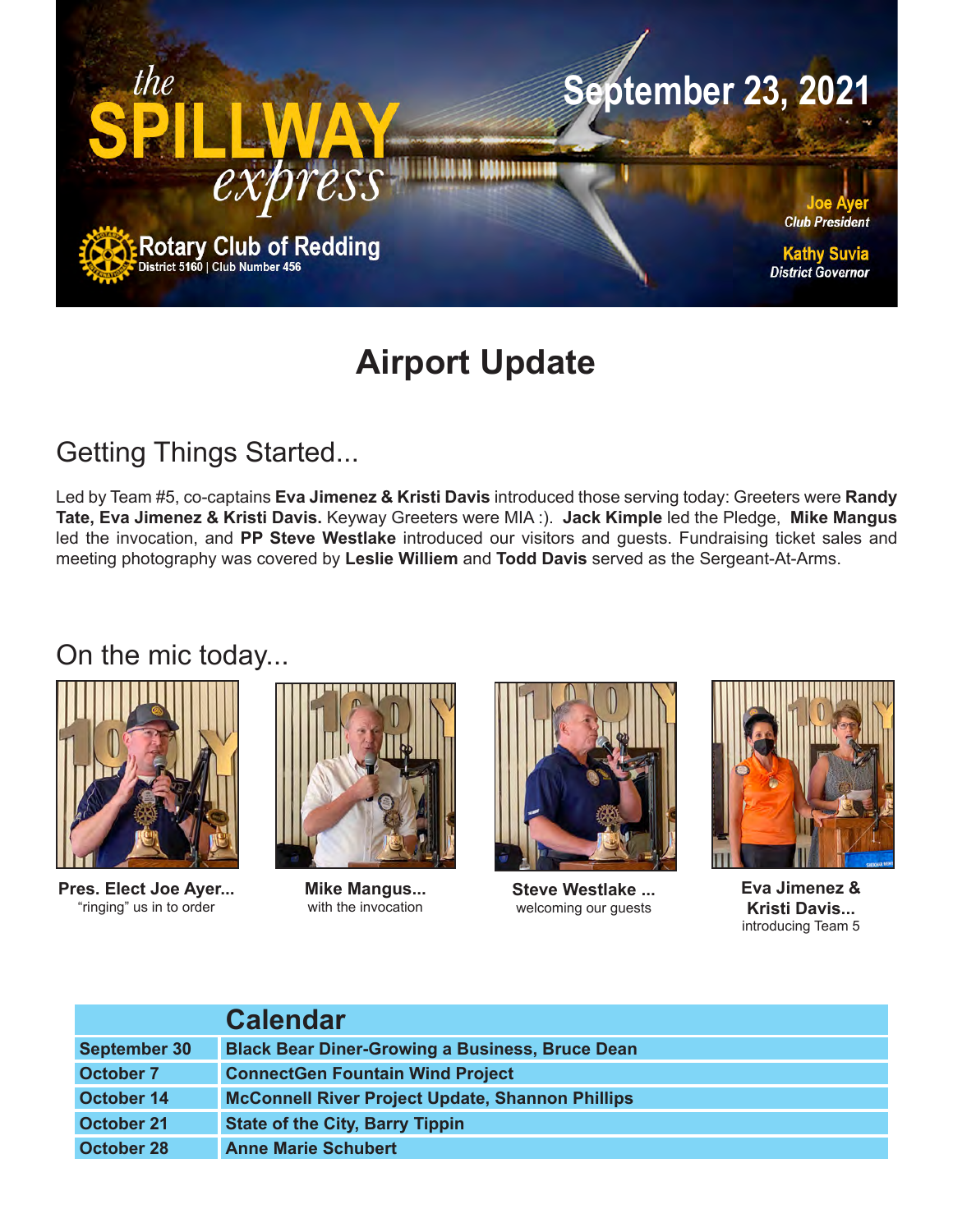# **Announcements**

**President Joe Ayer,** always a man dressing for success, was seen sporting a fine looking chapeau today. This, ladies and gentlemen, is our Redding Rotary fashion accessory for the 2021 - 2022 year. No retro bowling shirts for this man's year, no indeed, it's a functional AND stylish ball cap in classic gray featuring our beloved Rotary logo. Contact **PP Steve Westlake** today to order yours for only \$20!

**Eva Jimenez,** as a board member of the Dignity Health Foundation, made us aware of a recognition event planned to give a big "thank you" to the dedicated health care workers at Dignity Health Redding. This will take place at the Dignity parking lot on October 6th from 6:15 pm - 7:30 pm. There will be signs to hold up and give aways to share to show our support and thanks to these health care heroes during their evening shift change. Plan to be there!

**President Joe Ayer** gave a shout-out and thanks to **Michelle Nystrom** for organizing and hosting a recent Rotary fireside chat for new members. It's been a while since we've had one of these, thanks **Michelle** for taking this on!

# **A Blood Drive Challenge of Epic Proportions!**

**President Joe Ayer** announced today a Redding city-wide Rotary blood donation challenge. What's at stake? Only the most epic professional wrestling belt which will reside with the Rotary Club in Redding that garners the most blood donations this Rotary year. Stand by for more information and the best throw-down challenges our city has ever seen.

**PP Jake (Savage Man) Mangus** is shown here throwing down the first challenge on Facebook. Click the photo to view the video.

# **Craft Talk**

**Norm Hall** gave us a fantastic craft talk today. Some things we now know about **Norm**:

- Grew up in the Midwest
- Married to his wife Allison, together they have a daughter and two sons
- Spent 17 years as a Dean of Students & VP of Student Affairs where he lead multiple student wilderness backpacking trips
- Served as a VP of International Affairs and had the opportunity to travel around the world
- Now serves as Simpson University's 15th president





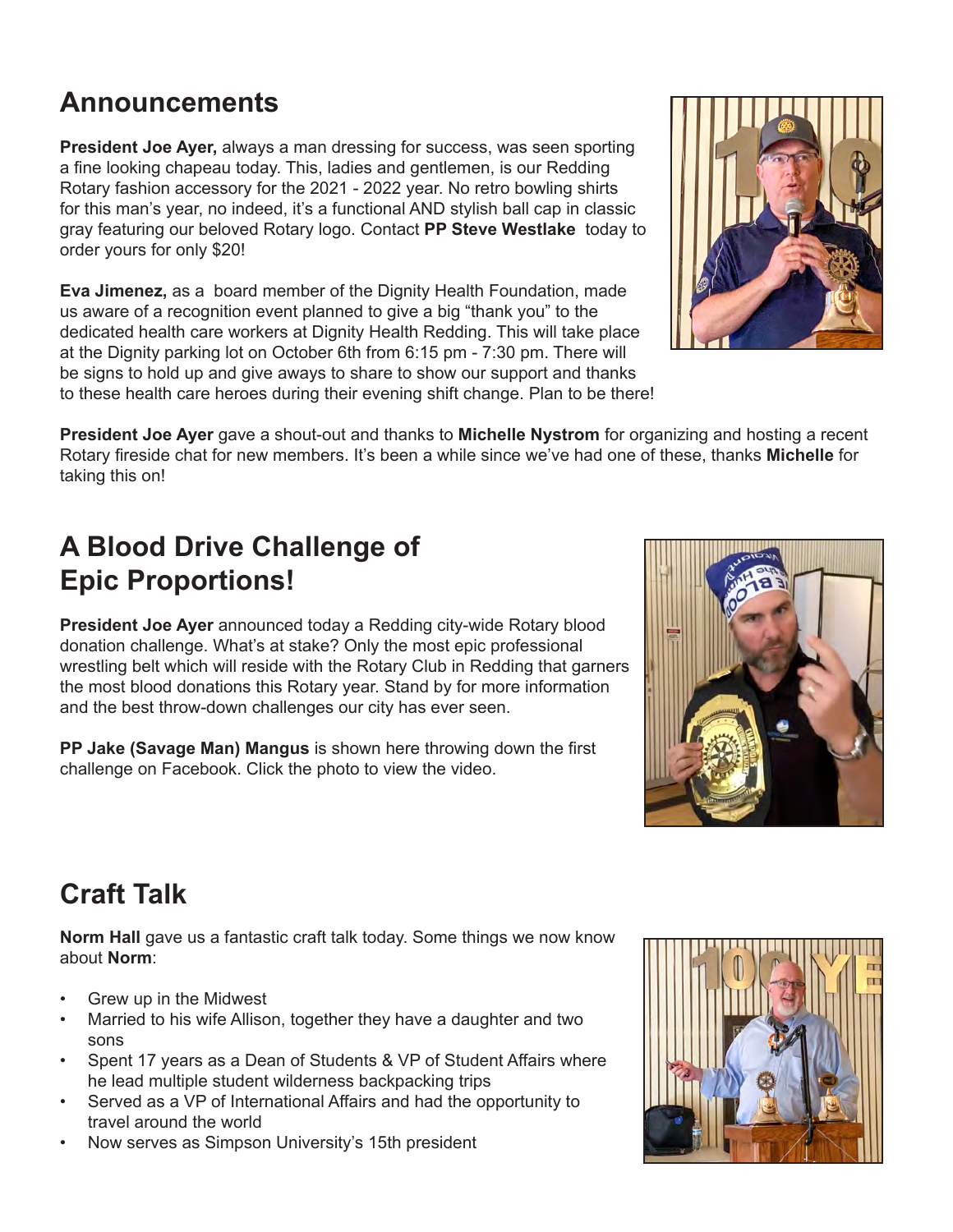

**Fred Lucero** was recognized for his company, PACE Engineering, moving to new location in early October, \$100 to the Foundation.

**Bret Christensen** was called out for his company, Pacific Sky, which did **Fred's** new branding and website, **Bret** gave \$100 to **Fred's** next Paul Harris.

### **Recognitions**

**Joanna Dean** was recognized for a new member recently added to their family, a sweet Malitpoo, \$100 to the Club





**Dave Gerrard** is shown giving the universal diver's signal "everything is OK", and we're sure it was with his dive trip to Costa Rica. \$100 to the Club

**Pat Corey** was recognized for a successful Pronghorn hunting trip with his son to an area north of Susanville. Pat mentioned that he used to be the guide, but now his son is filling that role. \$100 to the Club.





**Ken Freigher** was recognized for Tri Counties Bank's support of Turtle Bay's Roaring 20's exhibit. Their \$10K donation funded student field trips to the exhibit. \$100 to the Club

**Ryan Burks** was recognized for a Sea-Doo trip with **Bob Allen** to view an 1800's era train tunnel made visible because of Lake Shasta's low water level. \$100 to the Club.

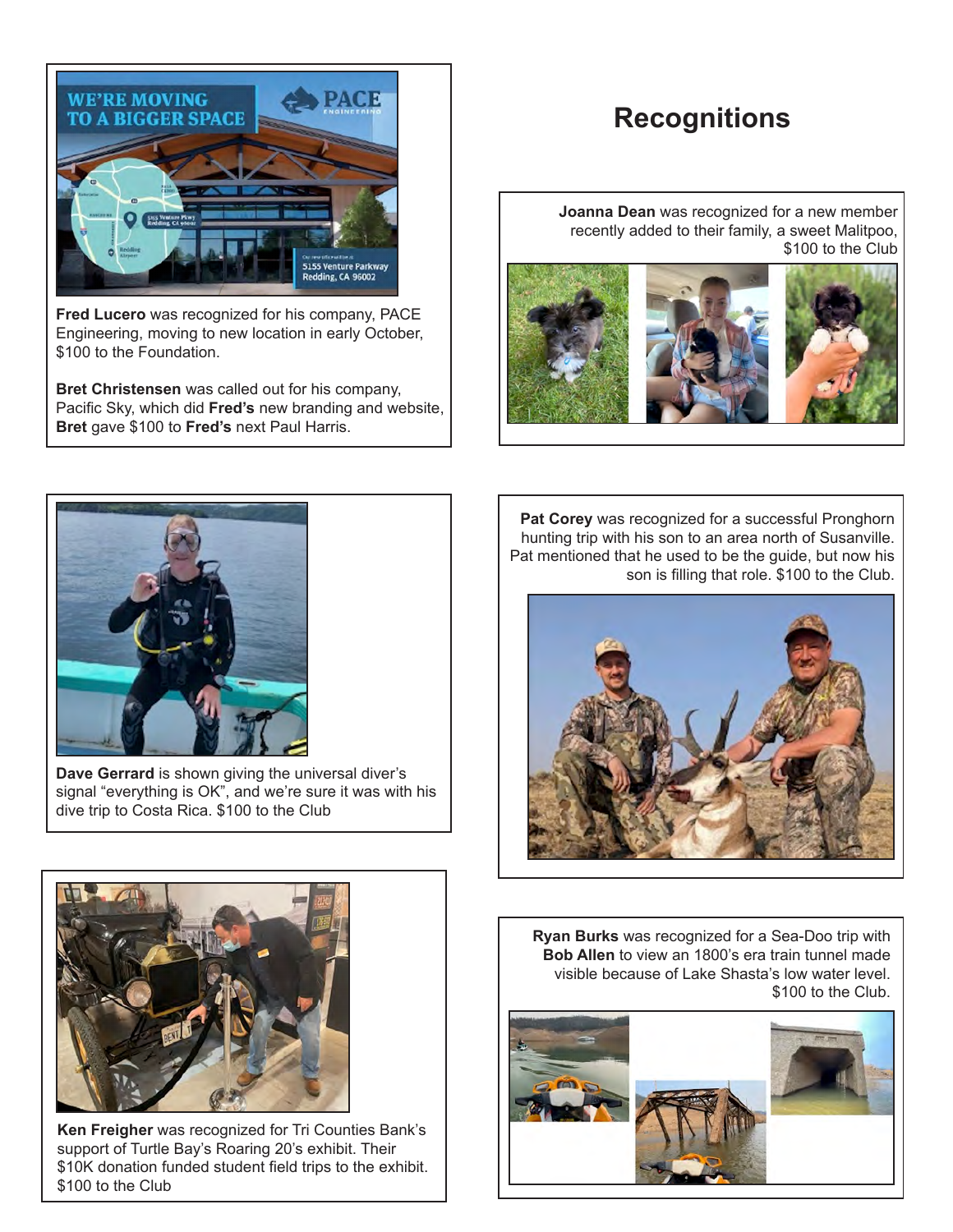# **Today's Program - Airport Updates**

**PP Jake Mangus** introduced our program for today, an update on our Redding airports (RDD & Benton) presented by Airports Manager **Jim Wadleigh.**

With more than 22 years of aviation experience, **Jim** was appointed to his position in 2019. His presentation covered three topics, air service, new grants, and future plans.

### **Air Service**

- Redding serves two catchment areas
	- Primary are surrounding Redding, 278,00 population
	- Secondary area south of Redding, 172,000 population (Chico)
- United Airlines Service
	- SFO 3x per day
		- During COVID, was only 1x per day
		- Wasn't until June that United added 2x more per day
	- LAX 1x per day
		- Originally added March 2019, suspended during COVID
			- United brought it back in March of this year
- Avelo Airlines Service to BUR, started May 2021
	- 737-800 jet, 189 seats
	- 3x per week (Tue/Thurs/Sat)
- Alaska Airlines Service to SEA, started June 2021
	- Q400 turbo prop, 76 seats
	- 1x per day

The graph to the left shows some significant trends illustrating the impact of COVID (purple line for 2020), and the amazing comeback we're experiencing this year (orange line) due to increased travel and additional flights being added.

#### **Grants**

- RDD will receive a \$760K grant from the DOT as a revenue guarantee for United Airline service to DEN
	- \$250K local match
	- \$50K for local marketing
- Jim shared a list of additional 100% FAA-funded grants totaling nearly \$3.5M for local infrastructure improvements at RDD and Benton.

#### **Looking Ahead**

- Full reconstruction of RDD access road (beginning this October)
- Energy Prgrams (sustainability/rehab. of existing)
- Covered Auto Parking at RDD (energy/solar)
- More Auto Parking (due to growth)
- Terminal B? (Remodel/Expansion growth)



**Airports Manager Jim Wadleigh**

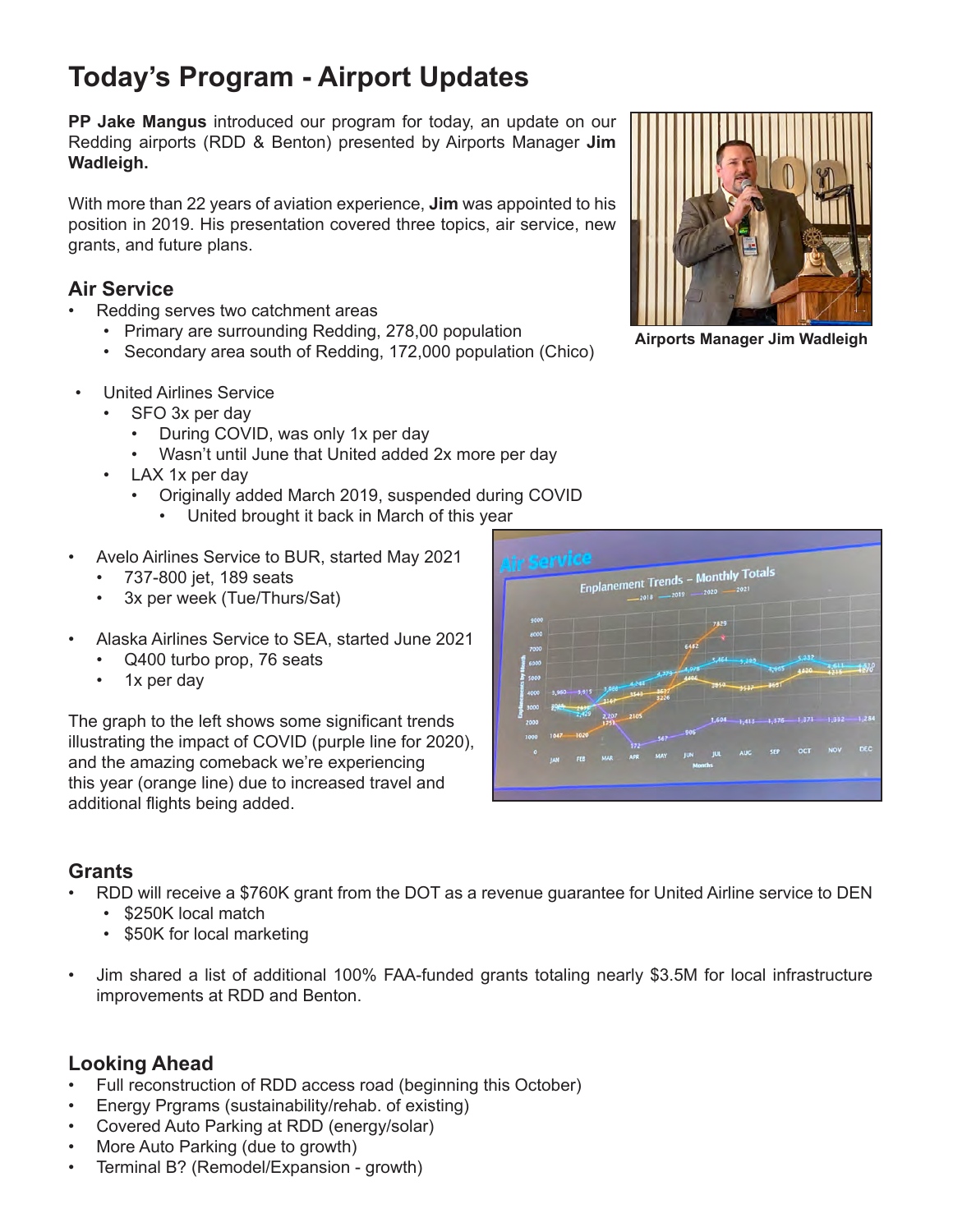